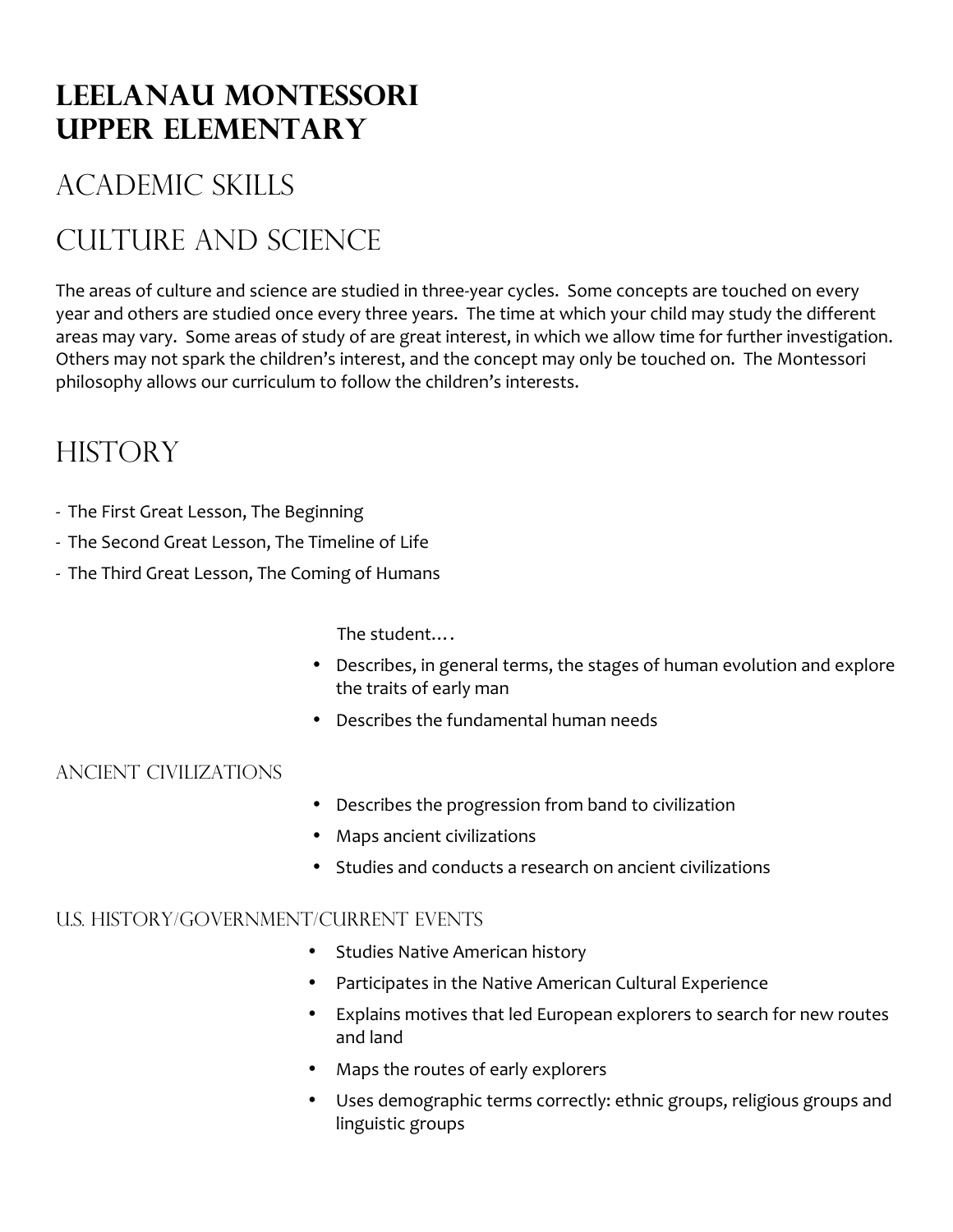- Retells the story of the Pilgrim's and the founding of the Plymouth colony
- Identifies the original 13 American colonies
- Studies the Salem Witch Trials
- Describes the role of women in early America
- Identifies the major cities of Colonial America
- Describes the major forces and events that led to the Declaration of Independence and the American Revolution
- Studies the Civil War
- Studies the Industrial Revolution
- Studies the Westward expansion
- Studies the Articles of Confederation, Constitution, Bill of Rights
- Studies the three branches of government
- Gives examples of why it is necessary for communities to have governments
- Gives examples of different ways people in a community can influence their local government
- Gives examples of the major rights that immigrants have acquired as citizens of USA
- Gives examples of the different ways immigrants can become citizens of USA
- Defines and correctly use words related to government e.g. citizen, suffering, rights, representation, federal, state, county, and municipal
- Explains the structure of student's city or town government
- Defines what a nation is and give examples of different ways nations are formed
- Gives examples of several well-known international organizations and explain their purposes and functions e.g. UN, World Bank, NATO
- Reads about current events, form a response, and summarize

#### Michigan History

- Identifies bordering states of Michigan
- Identifies major Rivers of Michigan
- Identifies major cities of Michigan
- Creates a timeline of Michigan History
- Studies Prehistoric/Historic Indians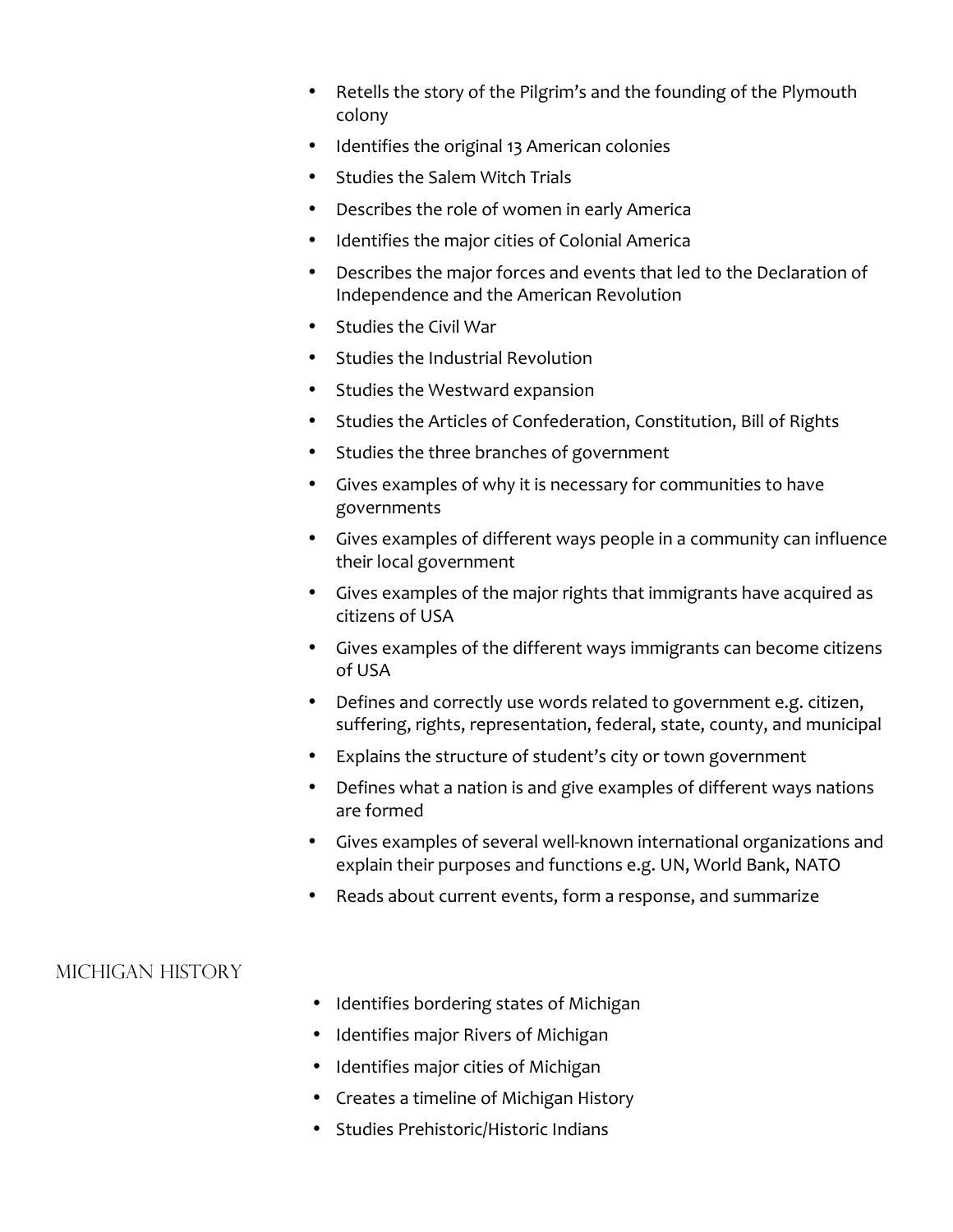- Studies the Northwest Territory
- Explains the process of Michigan becoming a state
- Studies Michigan government
- Studies and identify Michigan's symbols
- Studies Michigan's economics
- Identifies and studies famous places and people in and from Michigan
- Studies and identifies famous landmarks in Michigan
- Studies the history of Detroit and our local area

## **GEOGRAPHY**

### Physical Geography

- Studies land and water forms through the imaginary island, books, maps and internet sources
- Identifies major land and water forms of the world
- Conducts a river study and create a model river

#### POLITICAL GEOGRAPHY

- Identifies and locates the different biomes of the world and identify the different plants and animals in these biomes
- Studies food webs and food chains
- Studies the water, carbon, and nitrogen cycles
- Studies the different layers of the soil, ocean, and atmosphere
- Conducts a biome or continent research
- Identifies, locates, and describes characteristics of the continents and oceans
- Uses pin maps to locate and identity cities, counties, and other physical features
- Reads and creates maps with Cardinal directions, keys and scales.

#### Economic Geography

- Studies of natural resources and industries
- Identifies the location and quantity for producing goods
- Identifies how much of a product is consumed
- Defines, studies, and maps imports, exports, and world trade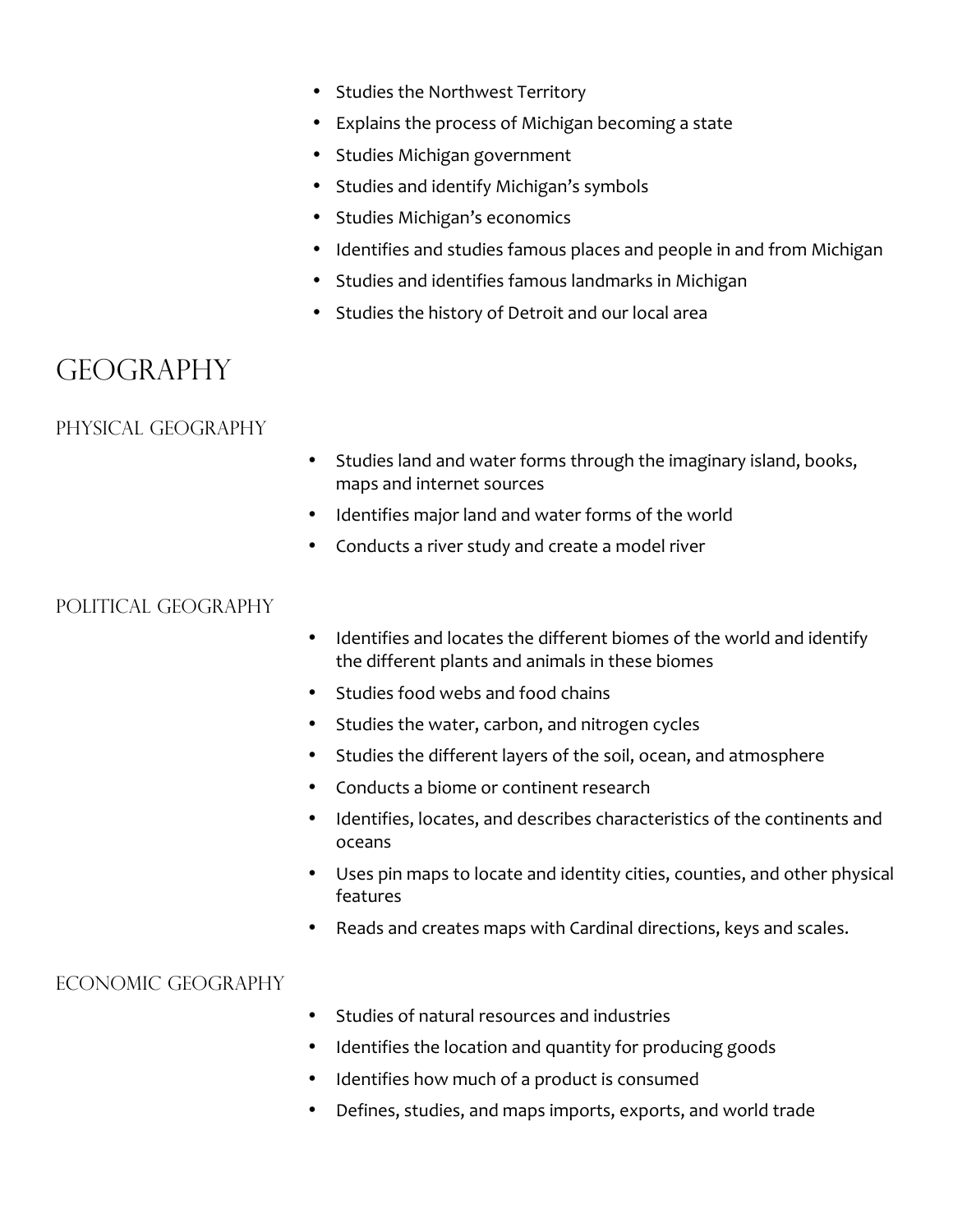• Defines and explores interdependency within our food, professional services, currency, and tax systems

#### Functional Geography

- Studies laws of the universe
- Investigates solar energy
- Studies movement of the earth and its consequences
- Studies the atmosphere and its phenomena sequence
- Observes and identifies the work of the wind
- Studies the hydrosphere and its phenomena

## **SCIENCE**

• Participates in LOC (Leelanau Outdoor Center) mobile and camp LOC programing including at least one over night camping experience

#### Physical Science

• Understands concepts of conservation and recycling

#### Geology & Meteorology

- Develops foundation knowledge of the mineral kingdom
- Studies specific weight and layers of the earth
- Studies types of rocks and their formation: Sedimentary, Igneous, Metamorphic
- Diagrams and learns about the rock cycle
- Studies and models plate tectonics
- Examines mineral characteristics: hardness testing, streak testing, luster
- Studies and engages in experiments investigating heat and how it travels and is measured
- Studies the atmosphere:
	- o air pressure and masses, humidity, precipitation
	- o layers and composition of the atmosphere
	- o the formation of winds, lands, and sea breezes and tools for measuring it
	- o the Coriolis effect
	- o water cycle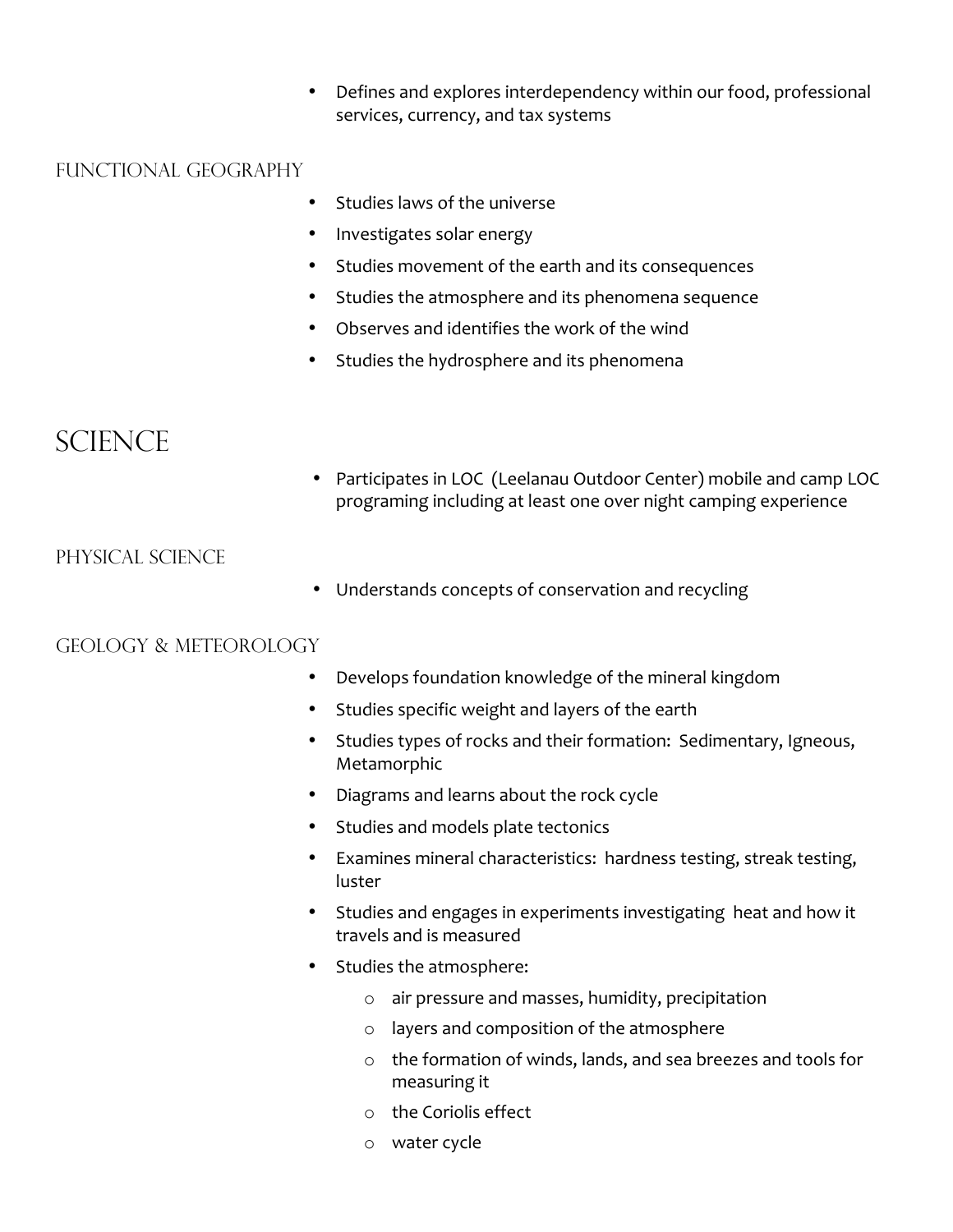- o clouds and thunderstorms
- o weather data and maps

#### **CHEMISTRY**

- Understands and demonstrate science safety procedures/ protocols and how to safely use equipment
- Conducts experiments using the scientific method
- Builds a general foundation for the study of chemistry
- Understands States of Matter: liquid, solid, gas
- Studies, observes, and engages in inquiry based projects involving
	- o physical and chemical changes
	- o particles which attract and do not attract
	- o mixtures and Solutions
- Studies the Periodic Table (Symbol, atomic mass and number to find protons, electrons, and neutrons)
- Studies elements and compounds
- Depicts chemical bonding through models and diagrams
- Studies, observes, and engages in lab activities investigating chemical reactions
- Balances chemical equations

#### **PHYSICS**

- Studies, observes, and engages in inquiry based projects involving
	- o Laws of Motion: force, balance, movement
	- o simple machines
	- o Laws of Gravity
- Studies types, forms and sources of energy
	- o electrical
	- o magnetic
	- o heat
- Studies and be aware of their consumption of renewable and nonrenewable sources of energy
- Studies the stars and astronomy; life cycle of stars
- Develops a basic understanding of magnetism
	- o Intro and definition
	- o Types of Magnets: electromagnets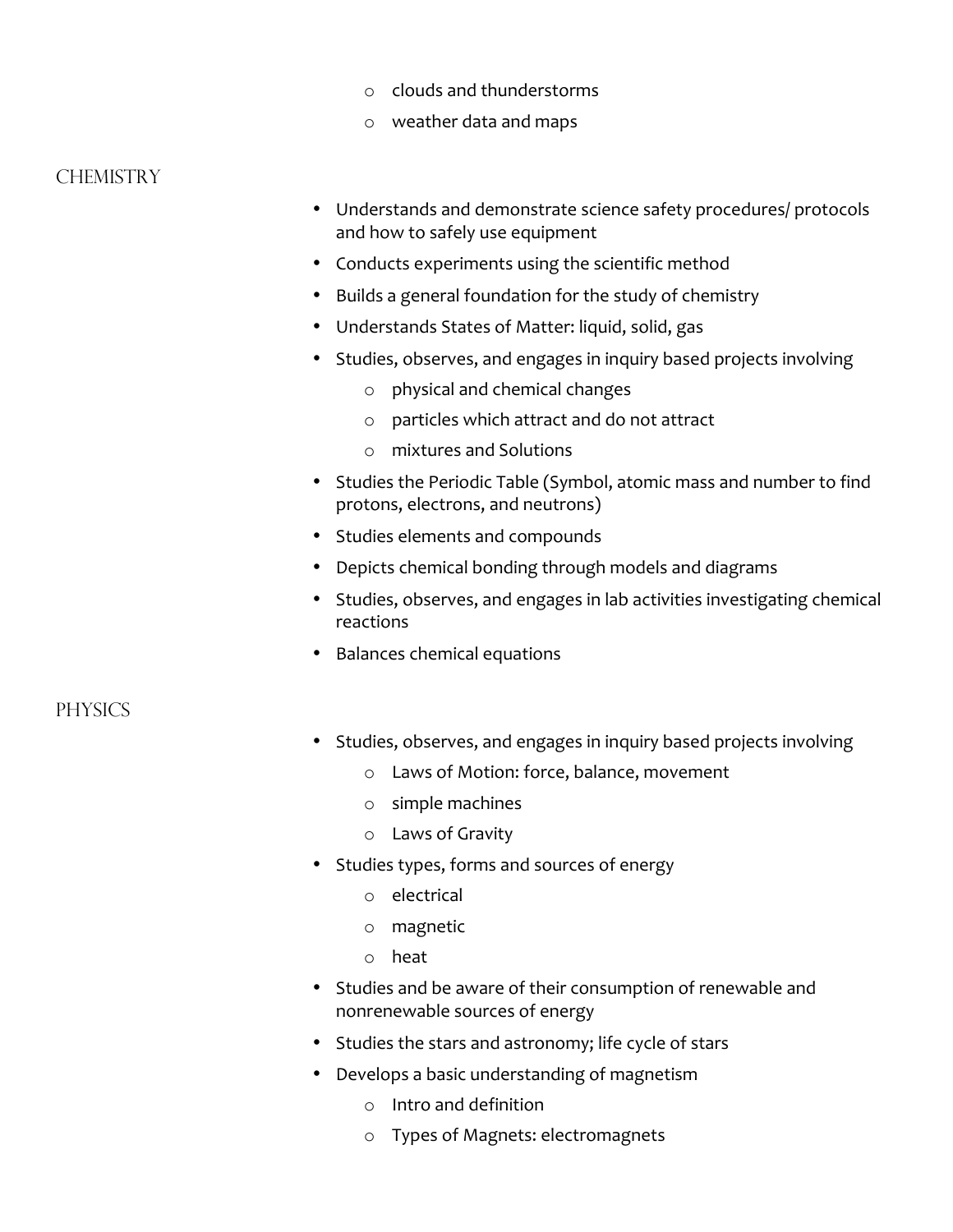#### o Laws governing magnetism

### Biology Zoology

- Studies classification of vertebrates and invertebrates
- Studies advanced classification of vertebrates and invertebrates
- Studies the characteristics of the five main classes of vertebrates
- Understands different organism's habitat, climate and environment
- Understands how different animal organisms meet their needs
- Understands the food chain
- Classifies 6 classes of Invertebrates
- Identifies characteristics of invertebrates
- Identifies external parts of Invertebrates
- Identifies internal parts of vertebrates
- Understands migration and hibernation
- Understands the life cycle of animals
- Explores the Tree of Life
- Studies classification/taxonomy systems
- Builds general understanding of the five kingdoms

#### **BOTANY**

- Classifies five kingdoms of living things
- Studys advanced classification
- Identifies external parts of a flower, leaf, plant
- Identifies and name leaf shapes
- Demonstrates an understanding of plants needs/care of a plant
- Understands the life cycle of a plant
- Understands how different plant organisms meet their needs for survival
- Understands photosynthesis
- Identifies gymnosperms and angiosperms characteristics
- Engages in an overview of Gymnosperms
- Studies Anthrophyta Phylum: Monocots vs. Dicots
- Studies Plant Classification